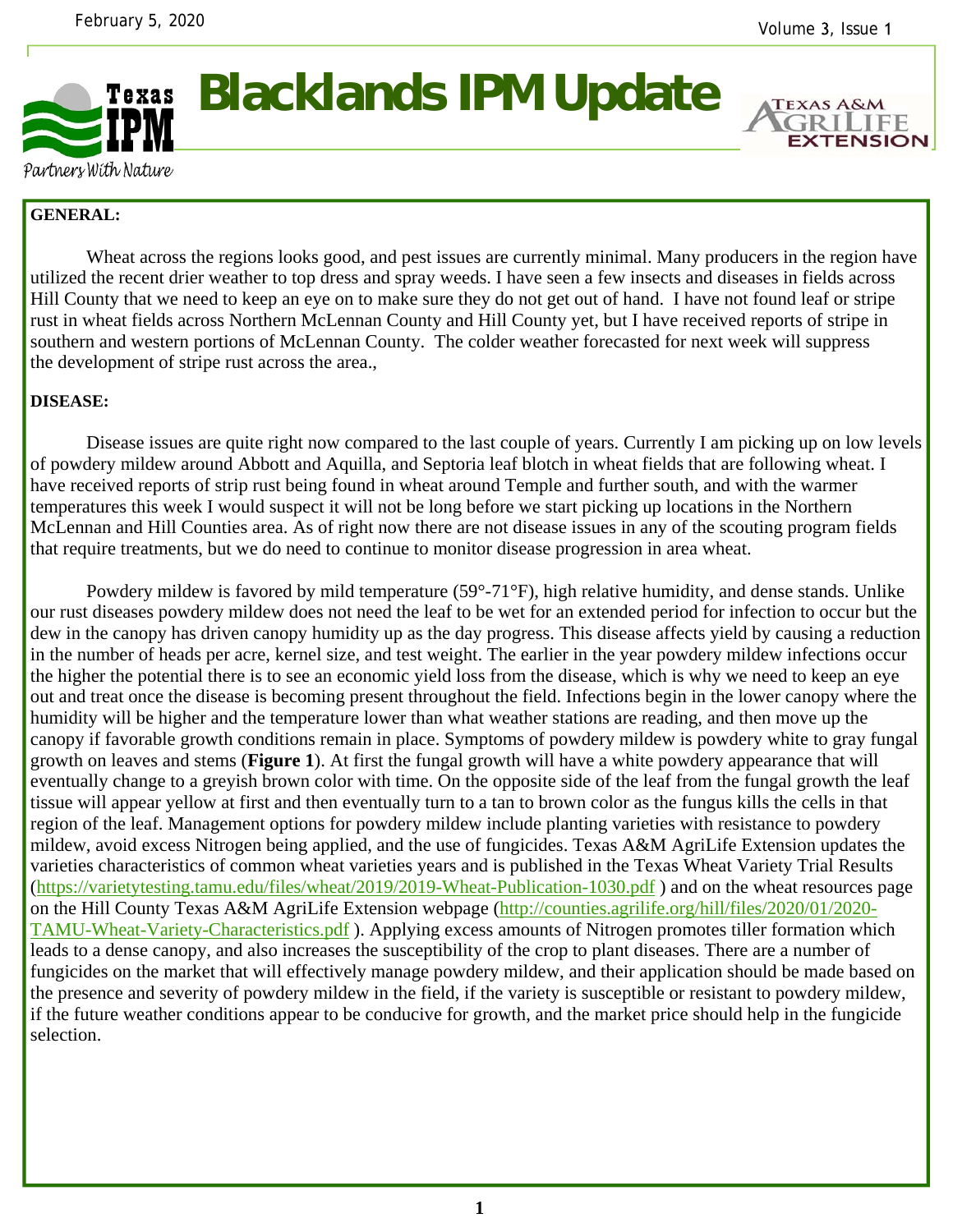

**Figure 1.** Powdery mildew in wheat. Image on the left is of younger infections while the image on the right is from an older infection and has the black fruiting structures present.

 Septoria leaf blotch is the other disease currently being found in the area. This disease in being found mainly in fields that are wheat behind wheat, where the disease survived the summer on infected wheat stubble. Symptoms start as small chlorotic spots, which can appear shortly after the plant emerges. As the disease progresses the lesions become a light tan, and will develop dark colored fruiting bodies inside the lesion. The shape of the lesion is typically long and narrow an constrained by leaf veins, but they can develop an irregular or elliptical shape. Diagnosing this disease in the the field is the dark colored fruiting bodies in the lesion. Favorable environmental conditions extended periods of leaf wetness, and temperatures between 50 and 68F. Management options include resistant varieties, cultural practices, and fungicides. There are wheat varieties with some level of resistance, however, of the common HRWW varieties planted in Texas there is only 4 with a published resistance rating. Cultural practices include rotation to a non-host crop an/or burying infected crop residue before plant the next crop. Fungicides can be utilized to manage Septoria leaf blotch, but should only be applied is the environmental conditions are favorable for disease progression and if the disease or complex of diseases is likely to cause an economic loss.



**Figure 2**. Septoria leaf blotch symptoms as lesions grow. Lesions on the left the start and progress as you move to the right with the development of the black fruiting bodies in the lesion. Photo credit: Ponomarenko et al. (2011).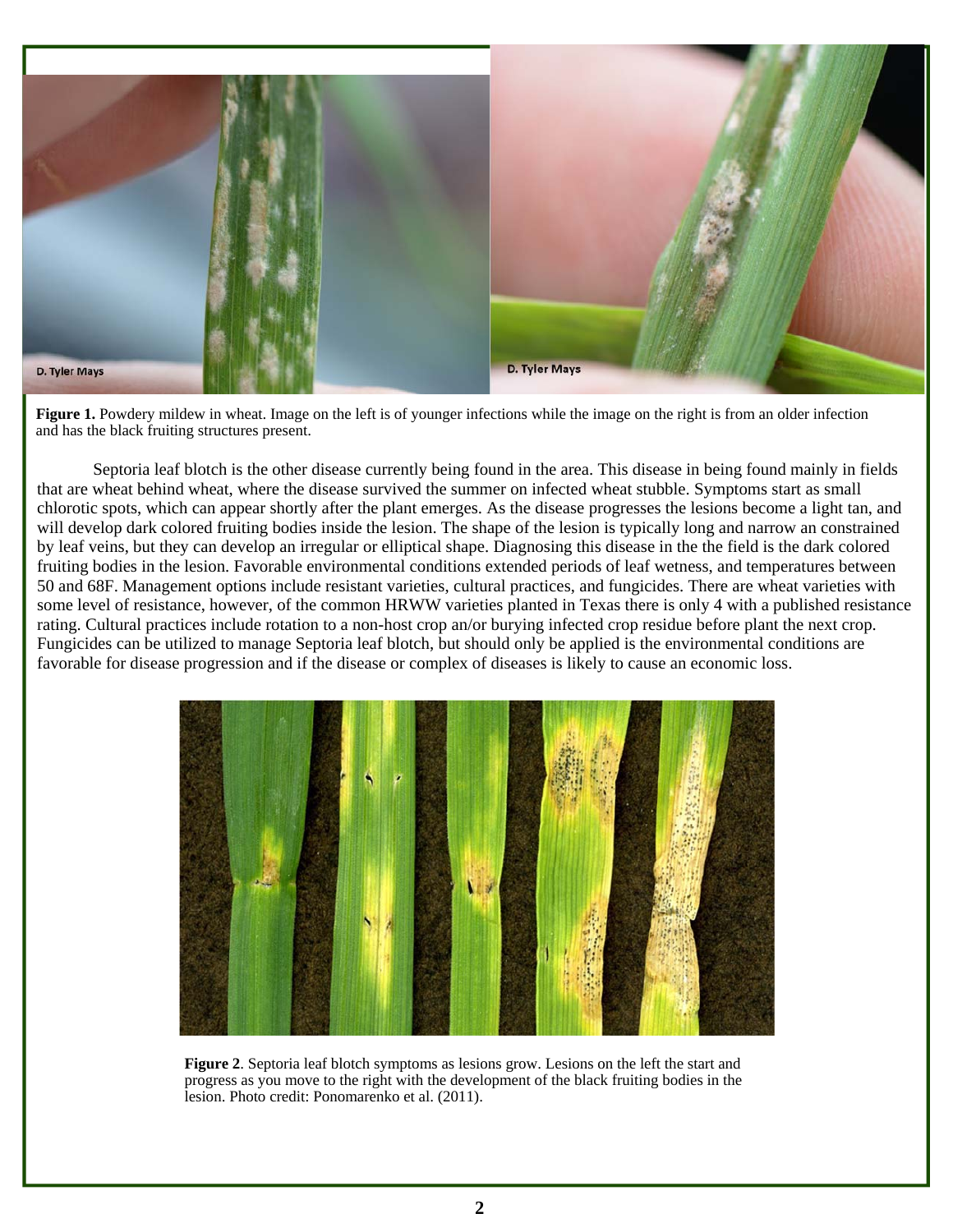## **INSECTS:**

I have observed insect pest in all but three fields in the scouting program this week, but all are currently below what would justify treatment. Insect pest issues currently is less of an issue in wheat that is following corn or cotton, while the handful of fields we have that are wheat behind wheat are dealing with an insect pest issue that needs to be watched carefully. To date I have observed bird cherry oat aphids and winter grain mites infesting area wheat fields.

 Bird cherry oat aphid numbers are present in a majority of the fields in the scouting program, but their population size is well below what would justify an insecticide application. This aphid can range in color from yellowish green, dark green, to black; and has a reddish orange area around the base of it's cornicles (**Figure 3**). This aphid is a known vector of the barley yellow dwarf virus, but I have not seen any symptoms that would suggest the virus has been transmitted. There is no established economic threshold for bird cherry oat aphid in Texas small grains, and it is recommended to follow the economic threshold from the University of Nebraska which is 20 aphids per tiller up to the boot stage, at which the economic threshold starts to decrease.



**Figure 3**. Bird cherry oat aphids in wheat. Photo credits: D. Tyler Mays (left) and Adam Sisson, Iowa State University, Bugwood.org

 The greenbug has also been found in a couple of wheat fields along the county line between Abbott and West, and I have heard of reports of them in more fields. Currently they are at a level well below what would justify applying insecticides. The greenbug is pale green in color with a darker green streak down the back of the insect (**Figure 4**), and is only about 1/16 of an inch in size. This aphid species does inject a toxin into the plant while feeding, and this toxin causes the leaves to become yellow and later die, or plant to become infected with viruses like barely yellow dwarf virus. Population growth of the greenbug is favored by temperatures between 55F and 95F. The ability of this aphids to damage the plan with its toxin and acting as a vector for Barley Yellow Dwarf makes this insect a potential economic pest. There is an established economic threshold for greenbug in wheat and other small grains and is based on plant height and the number greenbug per linear foot (**Table 1**). Management options for greenbug include preserving beneficial insects, host plant resistance, and insecticide applications. Host plant resistance does exist, but most of the Hard Red Winter Wheat varieties commonly planted in Texas do no have a published resistance rating on the Texas A&M AgriLife Extension Wheat Variety Characteristics sheet. There are numerous insecticide options for greenbug management in wheat and include chlorpyrifos, premixes of chlorpyrifos and a pyrethroid, pyrethroids alone, dimethoate, and malathion.